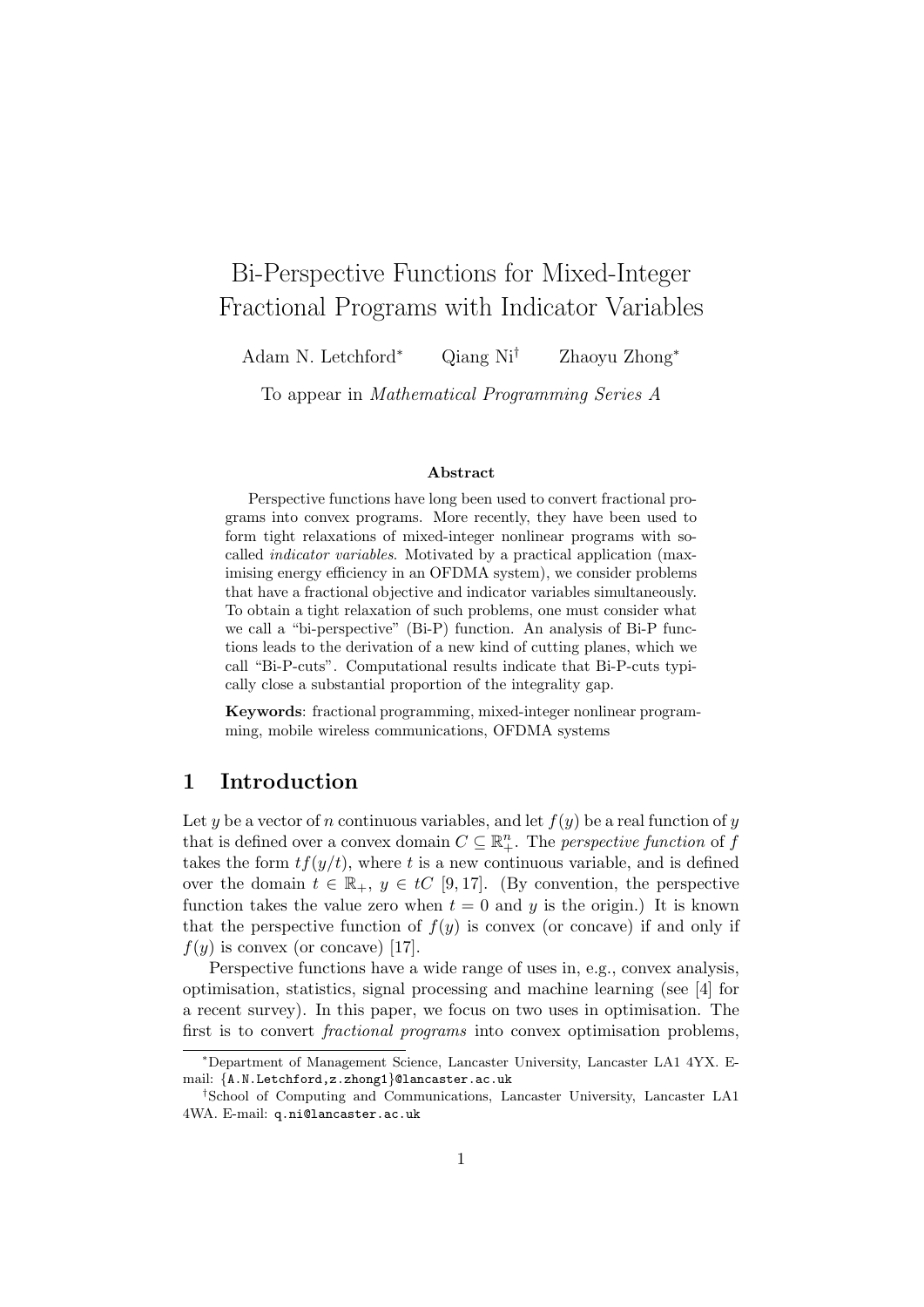and thereby render them easier to solve [3,19]. The second is to reformulate certain mixed-integer nonlinear programs (MINLPs), in such a way that the continuous relaxation is strengthened [6, 7]. The MINLPs in question are those with so-called indicator variables.

Recently, while studying certain problems arising in the context of mobile wireless communications, we encountered an MINLP that exhibited both of these features (i.e., a fractional objective and indicator variables) simultaneously. It turns out that, in order to obtain tight convex relaxations of such problems, one needs to study a new kind of function, which we call a bi-perspective (Bi-P) function. These functions are the topic of this paper.

Unfortunately, it turns out that the Bi-P function of a concave function is not concave in general. To deal with this, we characterise the concave envelope of a Bi-P function over a rectangular domain. We then derive a family of linear inequalities, which we call  $Bi-P$  cuts, that completely describe the concave envelope. We also show how to generalise the Bi-P cuts when there are "multiple-choice" constraints, stating that two or more indicator variables cannot take the value 1 simultaneously. Finally, we report the results of some computational experiments. It turns out that, for our particular problem, the new cuts typically close over 95% of the integrality gap.

The paper is structured as follows. The relevant literature is reviewed in Section 2. In Section 3, we present the theoretical results concerning Bi-P functions and Bi-P cuts. In Section 4, we consider the multiple-choice case. In Section 5, we give details of our practical application. Computational results are given in Section 6, and concluding remarks are made in Section 7.

### 2 Literature Review

Now we briefly review the relevant literature. We cover perspective functions and perspective cuts in Subsections 2.1 and 2.2, respectively. In Subsection 2.3, we give some background on optimisation in mobile wireless communications.

### 2.1 Perspective functions

As mentioned in the introduction, two particular uses of perspective functions will turn out to be of importance to us. These are as follows.

1. Consider a fractional program of the form:

$$
\max\Big\{f(y)/g(y): x \in C\Big\},\
$$

where  $C \subseteq \mathbb{R}^n$  is convex,  $f(y)$  is non-negative and concave over the domain C, and  $q(y)$  is positive and convex over the domain C. It is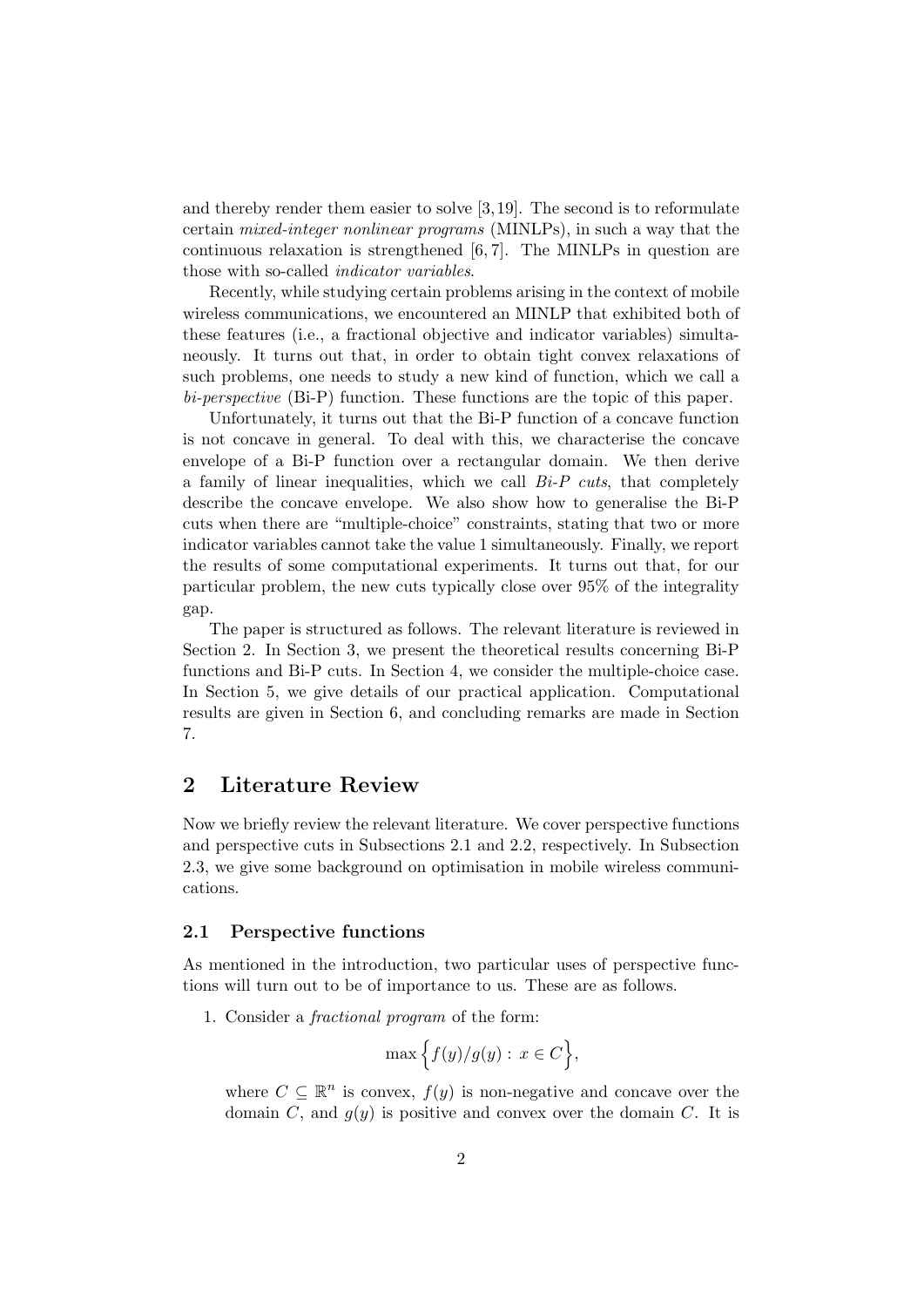known [3, 19] that such a problem can be reformulated as

$$
\max \Big\{tf(y'/t): \; tg(y'/t) \leq 1, \; y' \in tC, \; t > 0 \Big\},
$$

where t is a new non-negative variable representing  $1/g(y)$ , and y' is a new vector of variables representing  $y/g(y)$ . The reformulated problem can often be solved efficiently, since the objective function is concave and the feasible region is convex.

2. Consider an MINLP of minimisation type, in which the cost function contains a term  $f(y)$ , where y is a vector of continuous variables and f is a convex function. Suppose that the MINLP also contains an indicator variable, i.e., a binary variable  $x$  with the property that, if  $x$  takes the value zero, then all of the components of  $y$  must also take the value zero. Then the continuous relaxation of the MINLP is strengthened, while maintaining convexity, if we replace  $f(y)$  with the perspective function  $xf(y/x)$  [6,7]. (For a generalisation, see [1].)

### 2.2 Perspective cuts

One problem with perspective functions is that they are non-differentiable at the origin. Moreover, they become increasingly ill-conditioned as t approaches zero from above. This can cause algorithms for convex optimisation (or indeed convex MINLP) to run into serious numerical difficulties. To get around this, Frangioni & Gentile [6] proposed to approximate perspective functions using linear inequalities. They show that imposing a non-linear constraint of the form  $z \geq x f(y/x)$ , where f is a convex function and x is an indicator variable, is equivalent to imposing the linear constraints

$$
z \ge \nabla f(\bar{y}) \cdot y + \left(f(\bar{y}) - \nabla f(\bar{y}) \cdot \bar{y}\right)x\tag{1}
$$

for all  $\bar{y}$  in the domain of y. The constraints (1) are called *perspective* cuts. Although the perspective cuts are infinite in number, they can be very useful as cutting planes within an exact algorithm for convex MINLPs with indicator variables (see again [6, 7]).

Note that the classical Kelley cuts [10] for the function  $f(y)$  take the form

$$
z \ge f(\bar{y}) + \nabla f(\bar{y}) \cdot (y - \bar{y}).
$$

Thus, the perspective cuts can be viewed as strengthened Kelley cuts.

#### 2.3 Optimisation in mobile wireless communications

In mobile wireless communications, mobile devices (such as smartphones or tablets) communicate with one another via so-called base stations. Each base station must periodically allocate its available resources (time, power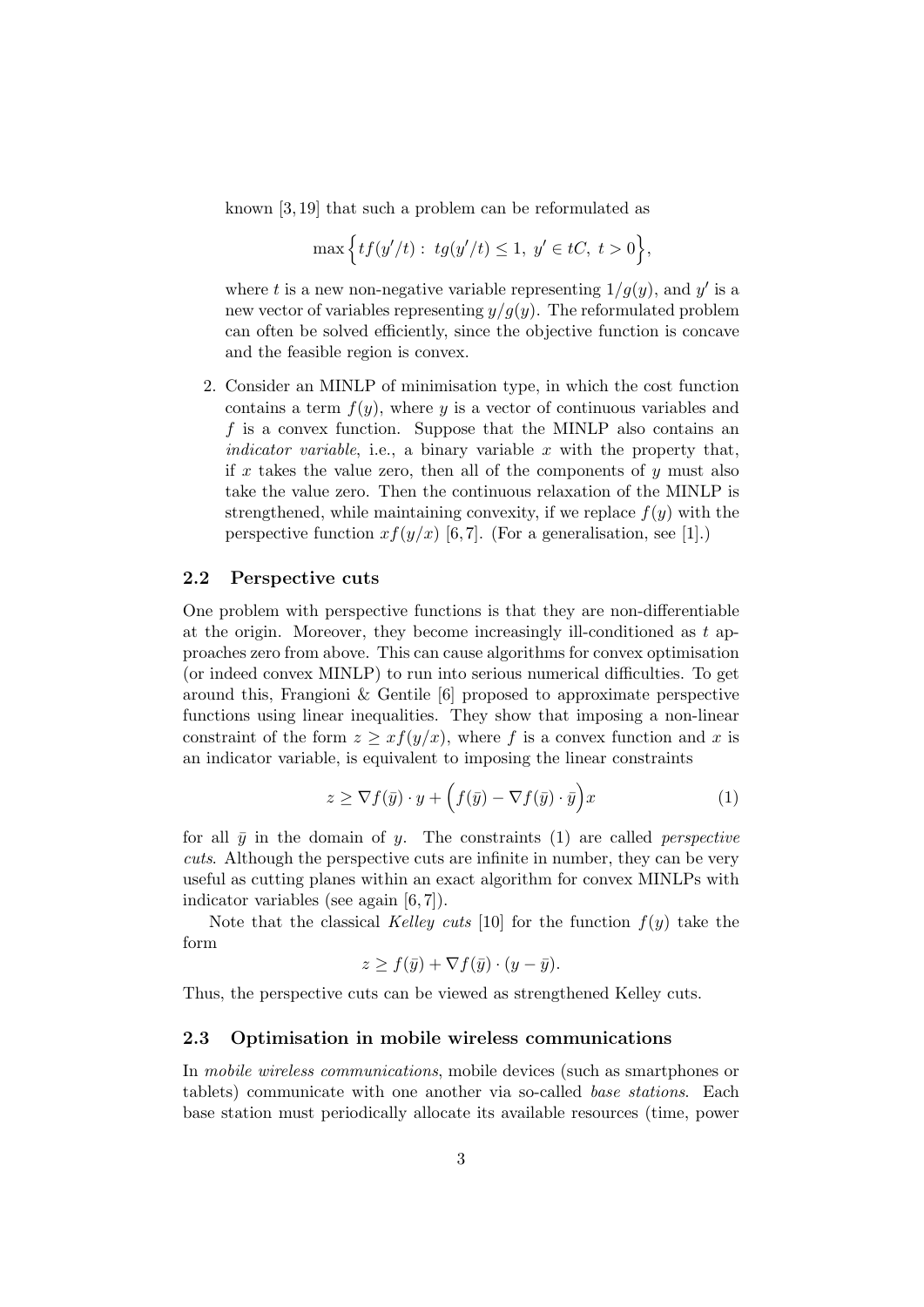and bandwidth) in order to receive and transmit data efficiently (see, e.g.,  $[5, 8, 16]$ .

These days, many base stations follow an Orthogonal Frequency-Division Multiple Access (OFDMA) architecture. In an OFDMA system, we have a set I of communication channels, called subcarriers, and a set J of users. Each subcarrier can be assigned to at most one user, but a user may be assigned to more than one subcarrier. If we let  $p_i$  denote the power (in watts) assigned to subcarrier i, the classical Shannon–Hartley theorem  $[21]$  states that the maximum data rate (in bits per second) that can be transmitted from subcarrier  $i$  is:

$$
f_i(p_i) = B_i \log_2 \left(1 + p_i/N_i\right),\,
$$

where  $B_i$  is the bandwidth of subcarrier i (in hertz), and  $N_i$  is the level of noise in channel i (in watts). We remark that  $f_i(p_i)$  is concave over the domain  $p_i \geq 0$ . Moreover, if we let  $S_j \subset I$  denote the set of subcarriers allocated to user j, the total data rate for user j is just  $\sum_{i \in S_j} f_i(p_i)$ .

A wide variety of optimisation problems concerned with OFDMA systems have been considered, with various objectives and side-constraints (see, e.g.,  $[11, 12, 14, 15, 20, 22-26]$ . Recently, driven by environmental considerations, some authors working on OFDMA systems have focused on maximising energy efficiency, which is defined as total data rate divided by total power (e.g., [22–24, 26]). This leads immediately to a fractional objective function, which is what led us to the present paper.

### 3 Bi-Perspective Functions and Cuts

This section is concerned with bi-perspective (Bi-P) functions and cuts. In Subsection 3.1, we define Bi-P functions and point out that they are neither convex nor concave in general. In Subsection 3.2, we show how to compute concave over-estimators of Bi-P functions. Then, in Subsection 3.3, we present the Bi-P cuts.

#### 3.1 Bi-P functions

To begin, we give a formal definition of Bi-P functions.

**Definition 1** Let y be a vector of n continuous variables, let  $f(y)$  be a real function of y that is defined over a convex domain  $C \subseteq \mathbb{R}^n_+$ , let x be an indicator variable, and let t be a continuous variable with domain  $[\ell, u]$ , where  $0 < \ell < u$ . The function

$$
g(x,t,y) = x t f\left(\frac{y}{x t}\right),\,
$$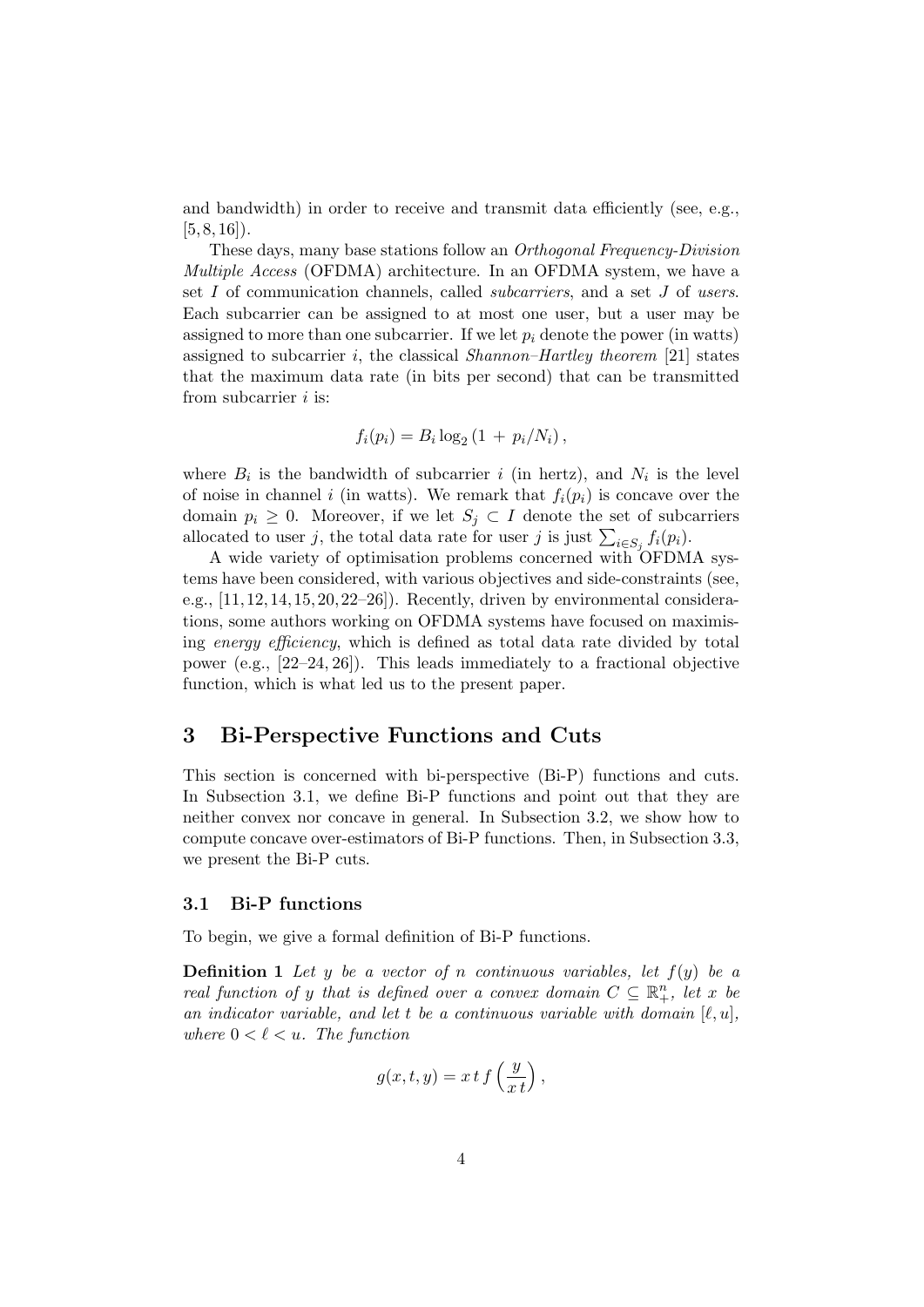with domain  $x \in [0,1], t \in [\ell, u]$  and  $y \in xtC$ , will be called the "biperspective" (Bi-P) function of  $f(y)$ . (By convention, the Bi-P function takes the value zero when  $xt = 0$  and y is the origin.)

Whereas standard perspective functions preserve convexity and/or concavity, the same is not true for Bi-P functions. This is shown by the following example.

**Example 1** Let  $f(y) = 1$  for all  $y \in C$ . The Bi-P function  $g(x, t, y)$  is just xt, with domain  $x \in [0,1]$ ,  $t \in [\ell, u]$  and  $y \in xtC$ . Since it is an indefinite quadratic function, it is neither convex nor concave over the given domain.

### 3.2 Concave envelope

Now suppose that  $f(y)$  is concave over C. Since the corresponding Bi-P function  $g(x, t, y)$  is not guaranteed to be concave over its domain, it is natural to seek the strongest possible concave over-estimating function (sometimes called the *concave envelope*). We will let  $h(x, t, y)$  denote this function. The following theorem expresses  $h(x, t, y)$  as the solution to an optimisation problem in the single continuous variable  $t'$ .

**Theorem 1** For any concave function  $f(y)$  with convex domain C, the concave envelope  $h(x, t, y)$  of the Bi-P function of f is equal to:

$$
\max \qquad \qquad x \, t' \, f\left(\frac{y}{xt'}\right) \tag{2}
$$

$$
s.t. \quad \frac{t - u(1 - x)}{x} \le t' \le \frac{t - \ell(1 - x)}{x} \tag{3}
$$

$$
t' \in [\ell, u]. \tag{4}
$$

**Proof.** Theorem 1 of [2], together with the disjunction  $(x = 0) \vee (x = 1)$ , implies that  $h(x, t, y)$  is equal to:

max  
\n
$$
\theta_0 g(x_0, t_0, y^0) + \theta_1 g(x_1, t_1, y^1)
$$
  
\ns.t.  
\n $\theta_0 + \theta_1 = 1$   
\n $\theta_0 x_0 + \theta_1 x_1 = x$   
\n $\theta_0 t_0 + \theta_1 t_1 = t$   
\n $\theta_0 y^0 + \theta_1 y^1 = y$   
\n $x_k = k$  (k = 0, 1)  
\n $t_k \in [\ell, u]$  (k = 0, 1)  
\n $y^k \in x_k t_k C$  (k = 0, 1).

Eliminating  $x_0$  and  $x_1$ , and using the fact that  $y^0$  must be the origin, this reduces to:

$$
\max \qquad \theta_1 \, t_1 \, f(y^1/t_1)
$$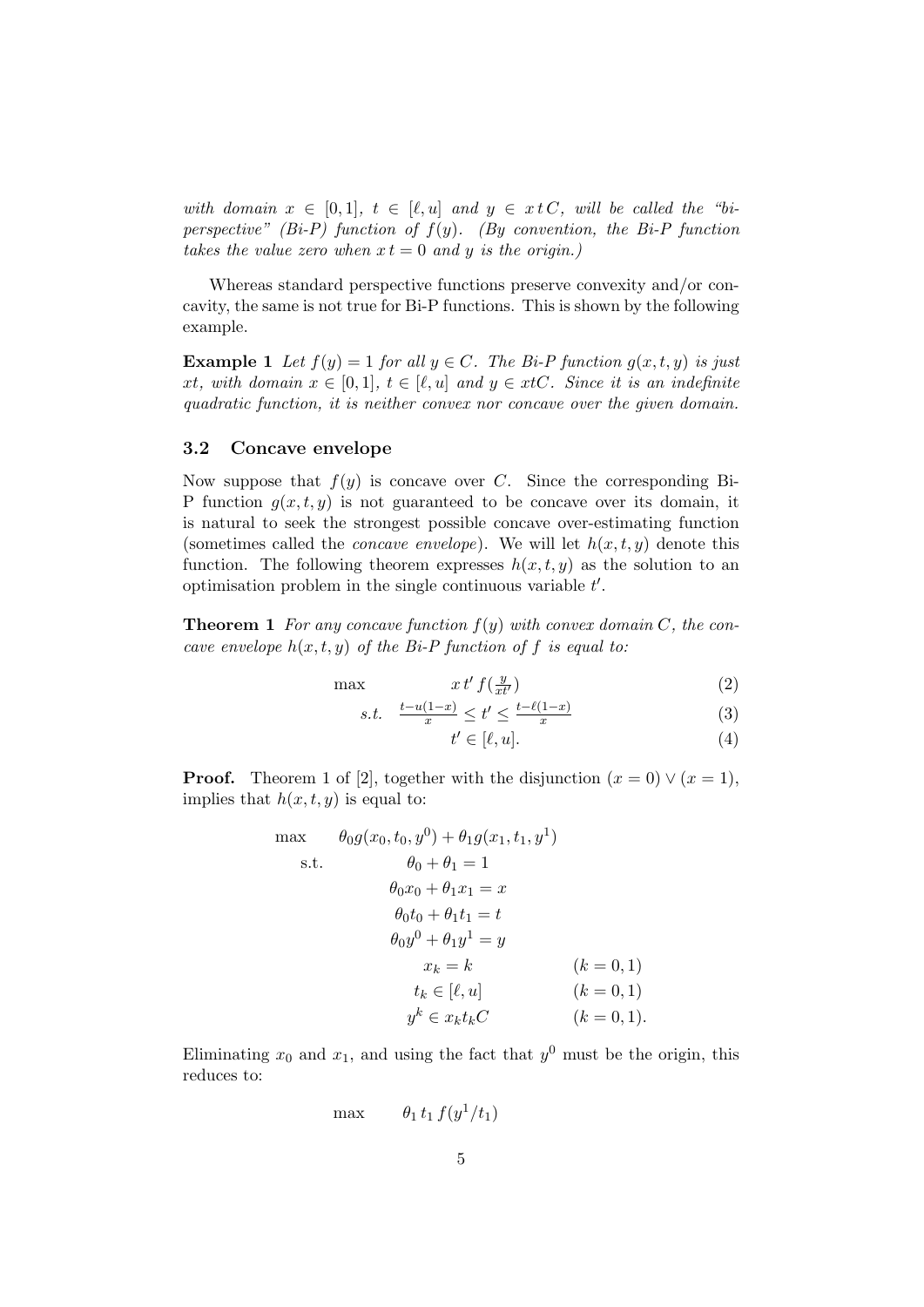s.t. 
$$
\theta_0 + \theta_1 = 1
$$

$$
\theta_1 = x
$$

$$
\theta_0 t_0 + \theta_1 t_1 = t
$$

$$
\theta_1 y^1 = y
$$

$$
t_k \in [\ell, u] \qquad (k = 0, 1)
$$

$$
y^1 \in t_1 C.
$$

We can now replace  $\theta_1$  and  $\theta_0$  with x and  $1 - x$ , respectively, to give:

max 
$$
xt_1 f(y^1/t_1)
$$
  
\ns.t.  $(1-x)t_0 + xt_1 = t$   
\n $xy^1 = y$   
\n $t_k \in [\ell, u]$   $(k = 0, 1)$   
\n $y^1 \in t_1 C$ .

Next, we can replace  $y^1$  with  $y/x$ , to give:

max 
$$
xt_1 f(\frac{y}{xt_1})
$$
  
s.t.  $(1-x)t_0 + xt_1 = t$   
 $t_k \in [\ell, u]$   $(k = 0, 1).$ 

Finally, we eliminate  $t_0$ , and replace  $t_1$  with  $t'$  to get the result.

In general, one must use calculus to solve the optimisation problem (2)– (4). In some important special cases, however, it is possible to obtain a closed-form solution. To show this, we will need the following two definitions.

**Definition 2** The function  $f(y)$  is said to be t-increasing if

$$
(t+\epsilon) f\left(\frac{y}{t+\epsilon}\right) \geq tf(y/t)
$$

holds for all  $t \in [\ell, u), 0 \le \epsilon \le u - t$  and  $y \in tC \cap (t + \epsilon)C$ .

**Definition 3** The function  $f(y)$  is said to be t-decreasing if

$$
(t+\epsilon) f\left(\frac{y}{t+\epsilon}\right) \leq tf(y/t)
$$

holds for all  $t \in [\ell, u), 0 \le \epsilon \le u - t$  and  $y \in tC \cap (t + \epsilon)C$ .

We then have the following two results:

**Proposition 1** If  $f(y)$  is concave and t-increasing over convex domain C, then

$$
h(x,t,y) = \min\left\{ux f\left(\frac{y}{ux}\right), \ (t - \ell(1-x)) f\left(\frac{y}{t - \ell(1-x)}\right)\right\}.
$$
 (5)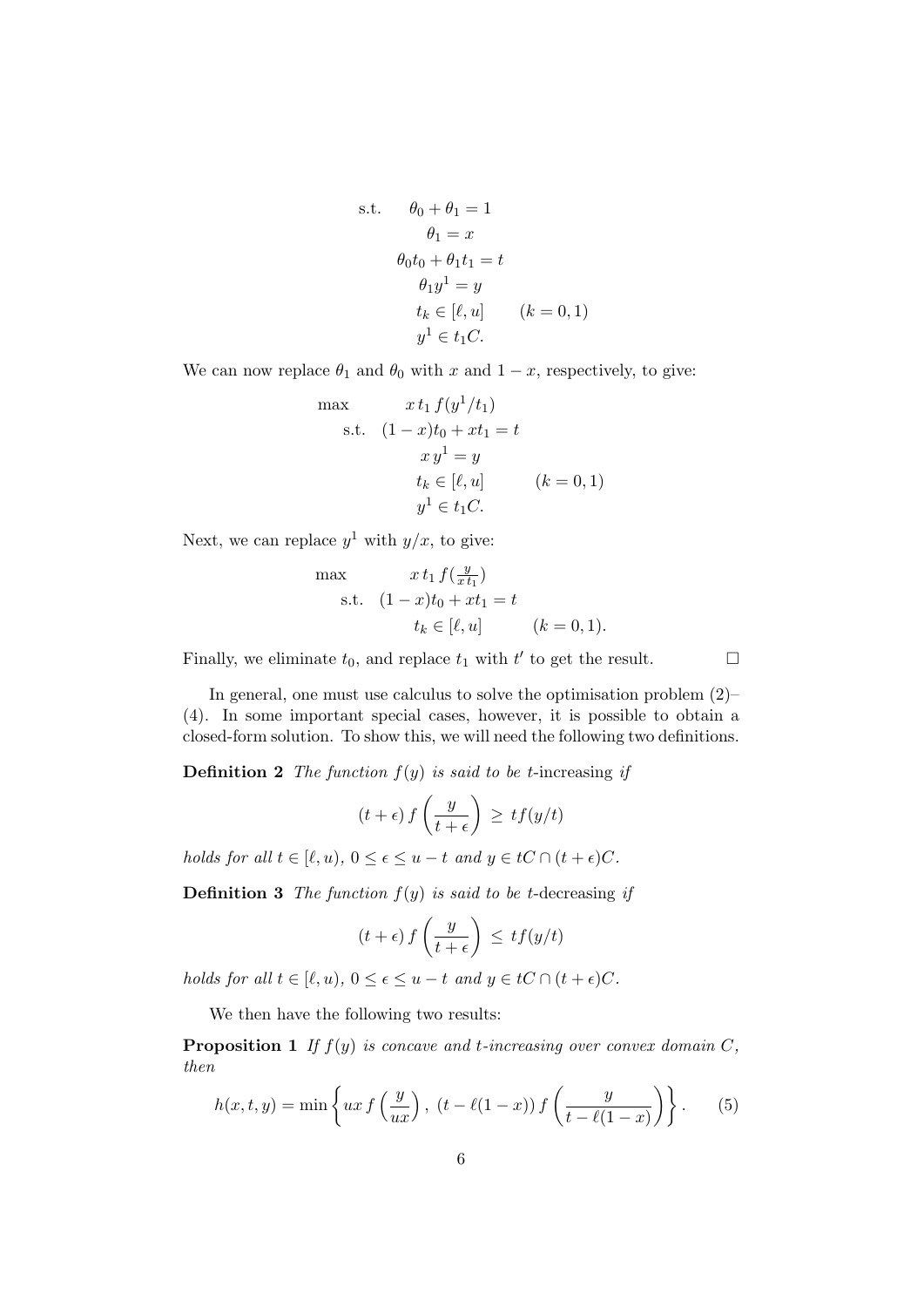**Proof.** In this case, the optimum in  $(2)$ – $(4)$  is obtained by setting t' to its maximum possible value, which is min  $\{u, (t - \ell(1 - x))/x\}$ .

**Proposition 2** If  $f(y)$  is concave and t-decreasing over convex domain C, then

$$
h(x,t,y) = \min\left\{ \ell x f\left(\frac{y}{\ell x}\right), \ (t - u(1-x)) f\left(\frac{y}{t - u(1-x)}\right) \right\}.
$$

**Proof.** In this case, the optimum in  $(2)$ – $(4)$  is obtained by setting t' to its minimum possible value, which is max  $\{ \ell, (t - u(1 - x))/x \}$  $\Box$ 

An obvious sufficient condition for a concave function to be t-increasing is for it to be non-negative and non-decreasing. The following proposition gives a rather different sufficient condition.

**Proposition 3** If  $0 \in C$  and  $f(0) \ge 0$ , then  $f(y)$  is t-increasing.

**Proof.** Since  $f(y)$  is concave, we have

$$
f\left(\frac{y}{t+\epsilon}\right) \geq \frac{\epsilon}{t+\epsilon} f(0) + \frac{t}{t+\epsilon} f\left(\frac{y}{t}\right).
$$

Given that  $\epsilon > 0$ ,  $t \ge \ell > 0$  and  $f(0) \ge 0$ , we have

$$
f\left(\frac{y}{t+\epsilon}\right) \ge \frac{t}{t+\epsilon} f(y/t).
$$

Multiplying both sides by  $t + \epsilon$  yields the stated result.

Checking whether  $f(y)$  is t-decreasing, on the other hand, is more difficult. In particular, it is not sufficient for  $f(y)$  to be non-positive and non-decreasing. For example, the function  $f(y) = -2^y$  is non-positive and non-decreasing over the domain  $\mathbb{R}_+$ , but it is not t-decreasing, since  $0.6f(1/0.6) \approx -1.905 > 0.5f(1/0.5) = -2$ . The same function also shows that it is not sufficient to have  $0 \in C$  and  $f(0) \leq 0$ . On the other hand, t-decreasing functions do exist. A trivial example is  $f(y) = -1$ . A more complex example is  $f(y) = -\sqrt{y^2 + 1}$ .

### 3.3 Bi-P cuts

Observe that the nonlinear function (5) is non-differentiable not only when  $xt = 0$ , but also when  $u = t - \ell(1 - x)$ . This suggests that standard NLP solvers could struggle to handle functions of the form (5). Moreover, there are situations in which one might prefer to use an LP (or MILP) solver rather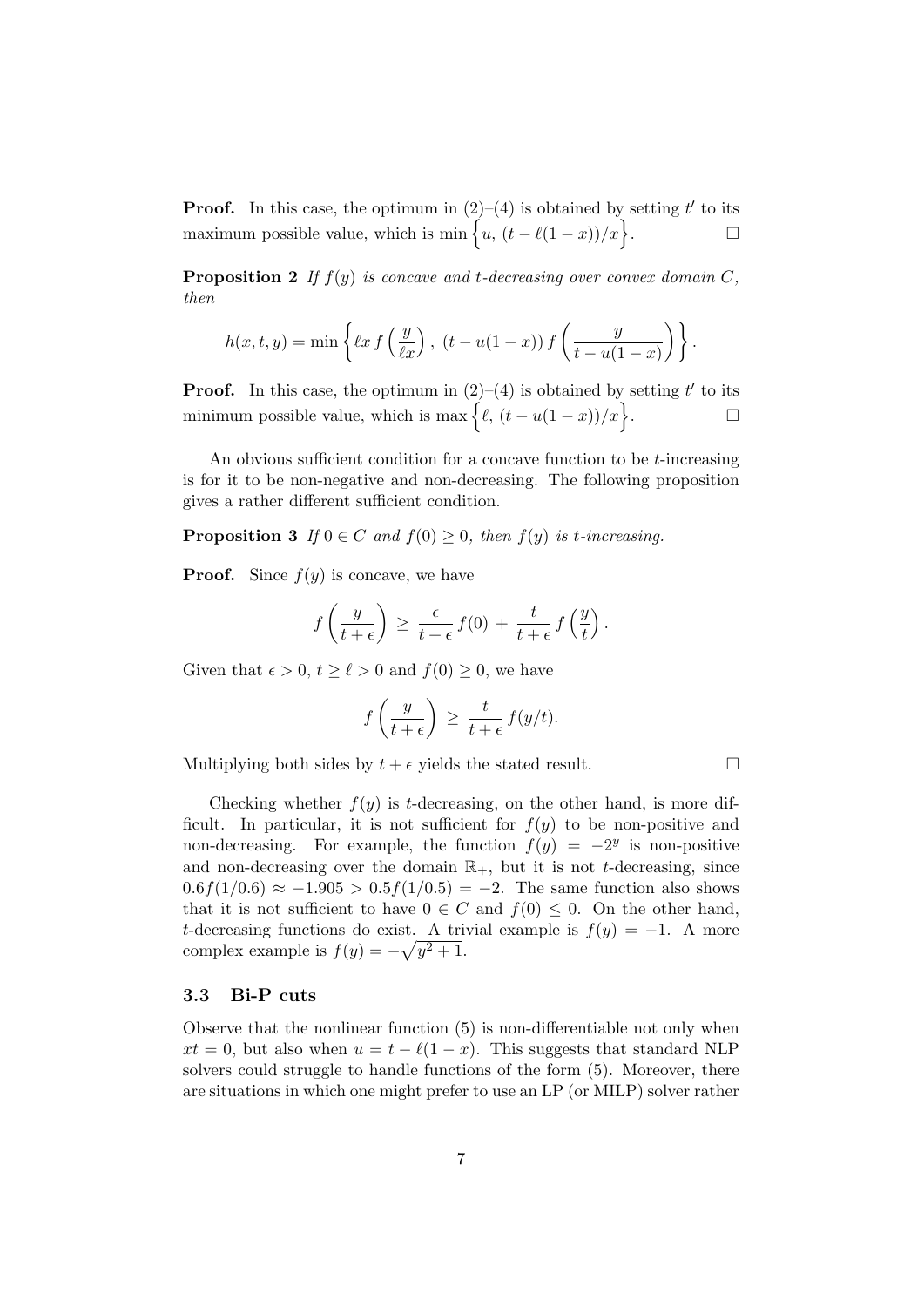than an NLP (or MINLP) solver. So, following Frangioni & Gentile  $[6]$ , we consider the hypograph of  $h(x, t, y)$ , i.e., the set

$$
H = \{(x, t, y, z) : x \in [0, 1], t \in [\ell, u], y \in x \, t \, C, z \le h(x, t, y)\}.
$$

The following proposition gives a complete description of H by linear inequalities, for the case in which  $f(y)$  is *t*-increasing.

**Proposition 4** When  $f(y)$  is t-increasing over C, the hypograph H is described by the linear inequalities

$$
z \leq \nabla f(\bar{y}) y + \left( f(\bar{y}) - \nabla f(\bar{y}) \bar{y} \right) ux \tag{6}
$$

$$
z \leq \nabla f(\bar{y}) y + \left( f(\bar{y}) - \nabla f(\bar{y}) \bar{y} \right) \left( t - \ell(1-x) \right). \tag{7}
$$

for  $\bar{y} \in C$ .

**Proof.** Let  $H^+$  denote the set of 6-tuples  $(x, t, y, z, \alpha_1, \alpha_2)$  satisfying

$$
x \in [0,1], t \in [\ell, u], y \in x \, t \, C \tag{8}
$$

$$
\alpha_1 = ux \tag{9}
$$

$$
\alpha_2 = t - \ell(1 - x) \tag{10}
$$

$$
z \le \alpha_k f(y/\alpha_k) \qquad (k = 1, 2). \tag{11}
$$

Given that the equations (9) and (10) are linear,  $H^+$  is an affine image of H. Moreover, using exactly the same argument as in [6], one can show that  $H^+$ is described by the constraints (8) together with the following perspective cuts:

$$
z \leq \nabla f(\bar{y}) y + \left( f(\bar{y}) - \nabla f(\bar{y}) \bar{y} \right) \alpha_k \qquad (k = 1, 2; \ \bar{y} \in C).
$$

Eliminating  $\alpha_1$  and  $\alpha_2$  yields the result.

We will call constraints (6) and (7) type-1 and type-2 Bi-P cuts, respectively. Note that the type-1 cuts can be derived as standard perspective cuts from the modified perspective function  $uxf(y/(ux))$ . The type-2 cuts, on the other hand, are harder to interpret.

We now make some remarks about Bi-P cuts.

**Remark 1** The type 1 Bi-P cuts pass through all points satisfying  $t = \ell$ ,  $y = 0$  and  $z = 0$ , along with the point  $x = 1$ ,  $t = u$ ,  $y = u\bar{y}$  and  $z = u f(x)$  $\frac{y}{u}$ . Thus, they define maximal faces of H whenever the point  $(\bar{y}, f(\bar{y}))$  lies on a maximal face of the hypograph of the original function  $f(y)$ . A similar argument applies to the type-2 Bi-P cuts.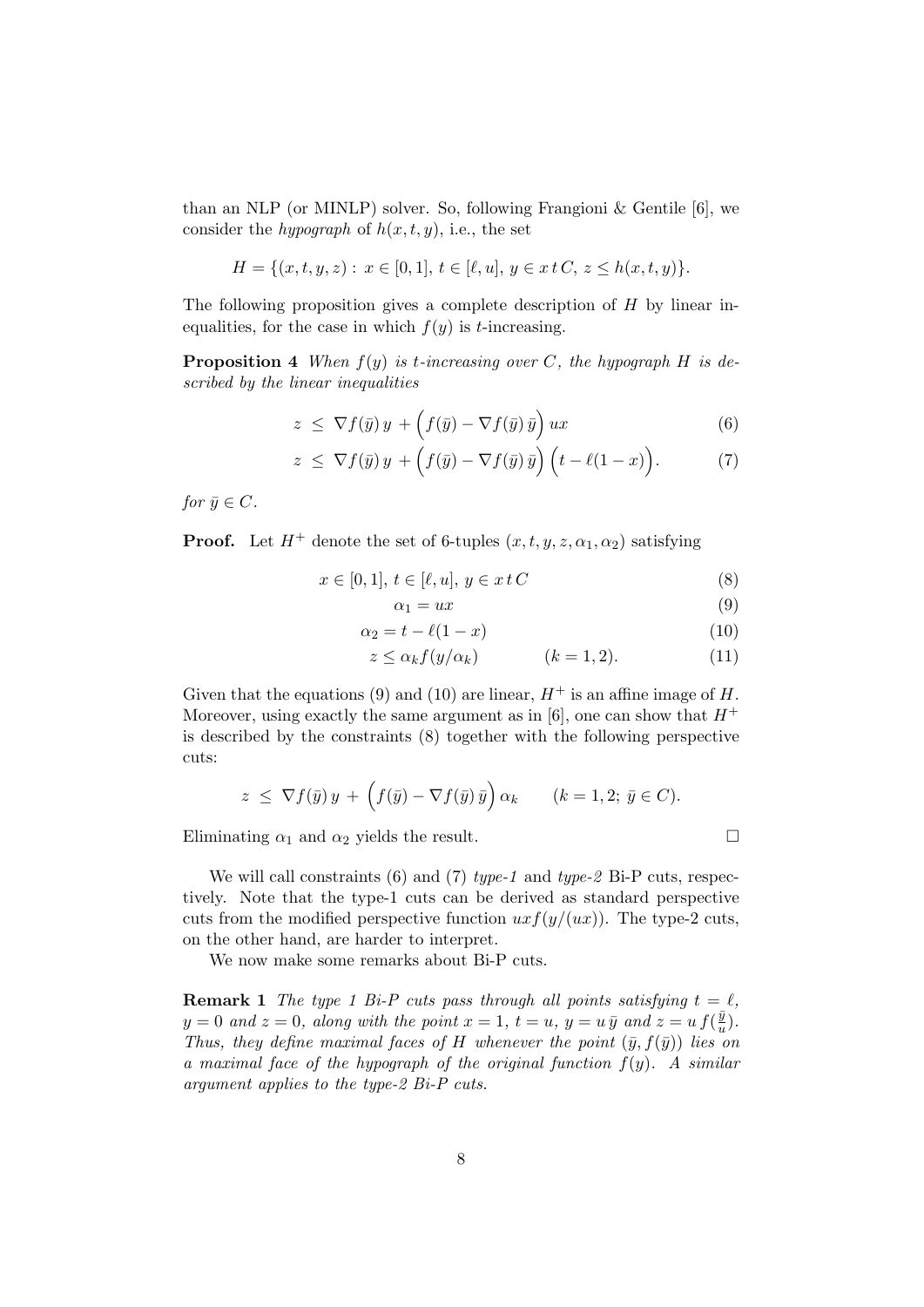**Remark 2** If we reduce the domain of t, the Bi-P cuts become stronger. Thus, if one wishes to make the cuts as tight as possible, it may be worthwhile applying "domain reduction" techniques (see, e.g.,  $[18]$ ) to t.

**Remark 3** Let  $(x^*, t^*, y^*, z^*)$  be the solution to some relaxation. To solve the separation problem for type-1 Bi-P cuts, it suffices to compute the quantity ux<sup>\*</sup> f  $\left(\frac{y^*}{yx}\right)$  $\frac{y^*}{yx^*}$ ). If this quantity is less than  $z^*$ , then a cut is violated and the vector  $\bar{y}$  yielding the cut is  $y^*/ux^*$ . Similarly, to solve the separation problem for type-2 Bi-P cuts, it suffices to compute  $(t^* - u(1-x^*)) f\left(\frac{y^*}{t^* - u(1-x^*)}\right)$  $\frac{y^*}{t^*-u(1-x^*)}$ and compare it with  $z^*$ .

# 4 Bi-P cuts and Multiple-Choice Constraints

It is very common in integer programming to encounter constraints which state that at most one of a set of binary variables can take a positive value. Such constraints go by various names, such as multiple-choice constraints, clique constraints or generalised upper bounds. In this subsection, we consider the case in which each of the variables in the given set is an indicator variable.

To be more precise, suppose we have:

- positive constants  $\ell, u$  with  $\ell < u$ ;
- an integer  $m \geq 2$  and positive integers  $n_1, \ldots, n_m$ ;
- a convex domain  $C_j \subseteq \mathbb{R}^{n_j}$  for  $j = 1, \ldots, m;$
- a *t*-increasing concave function  $f_j : \mathbb{R}^{n_j} \to \mathbb{R}$  for  $j = 1, ..., m$ .

Let Q denote the set of quadruples  $(x, y, z, t)$  satisfying

$$
t \in [\ell, u] \tag{12}
$$

$$
\sum_{j=1}^{m} x_j \le 1\tag{13}
$$

$$
z_j \le tf_j(y^j/t) \qquad (j=1,\ldots,m) \tag{14}
$$

$$
x_j \in \{0, 1\} \qquad (j = 1, \dots, m) \tag{15}
$$

$$
y^j \in t \, C_j \qquad (j = 1, \dots, m) \tag{16}
$$

$$
z_j \in \mathbb{R} \qquad (j = 1, \dots, m) \tag{17}
$$

$$
x_j = 0 \Rightarrow z_j = 0 \quad (j = 1, \dots, m)
$$

$$
x_j = 0 \Rightarrow y_i^j = 0 \quad (j = 1, ..., m; i = 1, ..., n_j).
$$

Note that all points in Q satisfy the (non-convex) constraints

$$
y^{j} \in t x_{j} C_{j} \qquad (j = 1, ..., m)
$$
  

$$
z_{j} \leq tx_{j} f_{j} \left(\frac{y^{j}}{tx_{j}}\right) \quad (j = 1, ..., m),
$$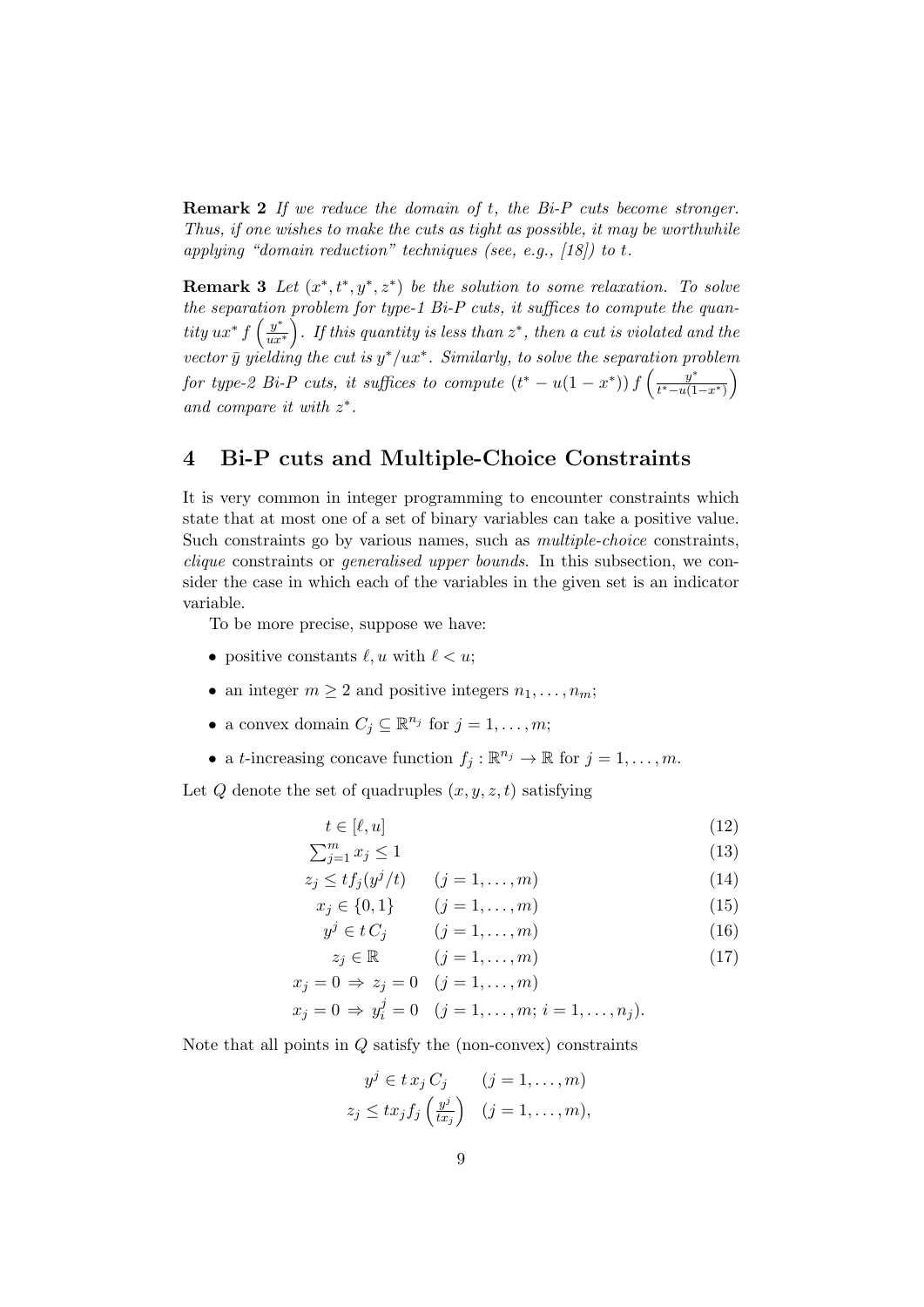provided that, as usual, we use the convention that the right-hand side evaluates to zero when  $tx_i$  is zero. Together with Remark 3 in Subsection 3.2, this implies that all points in Q satisfy the convex constraints:

$$
z_j \le ux_j \, f_j\left(\frac{y^j}{ux_j}\right) \qquad (j=1,\ldots,m) \tag{18}
$$

$$
z_j \le (t - \ell(1 - x_j)) f_j \left( \frac{y^j}{t - \ell(1 - x_j)} \right) \quad (j = 1, \dots, m). \tag{19}
$$

From this, one can derive one family of type-1 and type-2 Bi-P cuts for each value of j.

Perhaps surprisingly, the addition of the constraints (18), (19) to the system  $(12)$ – $(17)$  does not yield a complete description of the convex hull of Q. This is shown in the following example.

**Example:** Let  $\epsilon$  be a small positive constant. Suppose that (i)  $\ell = \epsilon$  and  $u = 1$ ; and (ii)  $n_j = 1, C_j = [0, 1]$  and  $f_j(y_1^j)$  $y_1^j$ ) =  $(y_1^j)$  $j_1^j$  for all j. Consider the fractional point obtained by setting t to  $\epsilon$ , all x and y variables to  $1/m$ , and all z variables to  $\epsilon/(m\epsilon)^{\epsilon}$ . One can check that this point satisfies (18) and (19) for all  $j$ , and therefore all Bi-P cuts. Now, observe that all points in  $Q$ satisfy the following convex inequality:

$$
\sum_{j=1}^m z_j \ \leq \ t \left( \frac{\sum_{j=1}^m y_1^j}{t} \right)^{\epsilon}.
$$

The above-mentioned fractional point does not satisfy this, since the leftand right-hand sides evaluate to  $(m\epsilon)^{1-\epsilon}$  and  $\epsilon^{1-\epsilon}$ , respectively. Accordingly, the point cannot lie in the convex hull of  $Q$ .

Now, for any  $j \in \{1, \ldots, m\}$  and any  $\bar{y}^j \in C^j$ , let  $||\bar{y}^j||$  denote  $f_j(\bar{y}^j)$  –  $\nabla f_j(\bar{y}^j) \cdot \bar{y}^j$ . The following theorem presents a huge family of valid inequalities, which generalise the type-2 Bi-P cuts (7).

**Theorem 2** Let S be any non-empty subset of  $\{1, \ldots, m\}$ . For each  $j \in S$ , let  $\bar{y}^j$  be any point in  $C^j$  such that  $||\bar{y}^j|| > 0$ . Then the linear inequality

$$
\sum_{j \in S} \frac{z_j}{||\bar{y}^j||} \le \sum_{j \in S} \frac{\nabla f_j(\bar{y}^j) \cdot y^j}{||\bar{y}^j||} + t - \ell \left(1 - \sum_{j \in S} x_j\right) \tag{20}
$$

is satisfied by all points in Q.

Proof. We consider two cases:

Case 1:  $x_j = 0$  for all  $j \in S$ . This forces  $y_i^j$  $j_i^j$  to be zero for all  $j \in S$  and for  $i = 1, \ldots, n_j$ . This in turn forces  $z_j$  to be zero for all  $j \in S$ . Thus, the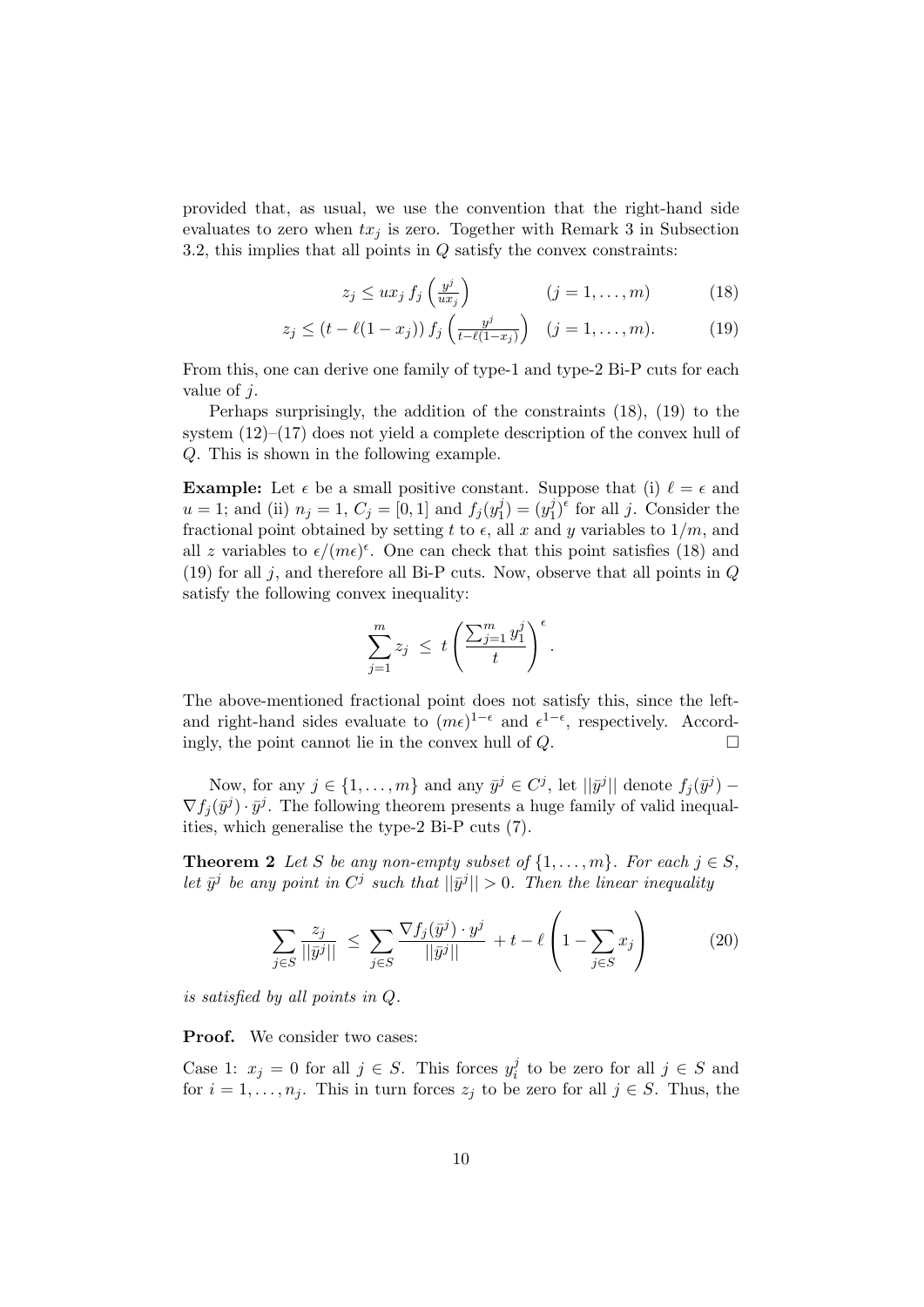inequality reduces to  $t \geq a$ , which is trivially valid.

Case 2:  $x_j = 1$  for some  $j \in S$ . This forces  $x_k$  to be zero for all  $k \in S \setminus \{j\}$ , along with the associated  $y$  and  $z$  variables. Thus, the inequality reduces to

$$
\frac{z_j}{\vert \vert \bar y^j \vert \vert} \ \leq \ \frac{\nabla f_j(\bar y^j) \cdot y^j}{\vert \vert \bar y^j \vert \vert} \, + t.
$$

Multiplying this by  $\|\bar{y}^j\|$  we obtain:

$$
z_j \ \leq \ \nabla f_j(\bar{y}^j) \cdot y^j \ + ||\bar{y}^j|| \ t.
$$

This last inequality can be derived from the (convex) constraint  $z_j \leq tf_j(y^j/t)$ , in exactly the same way as the perspective cuts.

We call the constraints (20) *multiple-choice* Bi-P cuts, or MC cuts for short. They reduce to type-2 Bi-P cuts when  $|S| = 1$ .

The separation problem for MC cuts can be solved in polynomial time as follows. Let  $(x^*, y^*, z^*, t^*)$  be the point to be separated. For  $j = 1, \ldots, m$ , compute  $\ell x_j^* f((y^j)^*/(\ell x_j^*))$ . If this quantity is less than  $z_j^*$ , then insert j into S and set  $\bar{y}^j$  to  $(y^j)^*/(\ell x^*_j)$ ; otherwise, do not insert j into S. Once this has been done for all  $j$ , check the MC cut for violation.

### 5 Application to OFDMA Systems

We now apply the theoretical results in the last section to an optimisation problem associated with OFDMA systems. In Subsection 5.1, we define our problem formally and model it as a mixed 0-1 fractional program with indicator variables. In Subsection 5.2, we reformulate the problem as a semi-infinite mixed 0-1 linear program. In Subsection 5.3, we show how to strengthen the semi-infinite formulation using Bi-P cuts.

### 5.1 The problem

Let I, J,  $B_i$ ,  $N_i$  and  $f_i$  be defined as in Subsection 2.3. Let  $P > 0$  denote the maximum power available, and let  $\sigma \in (0, P)$  denote the system power, which is the amount of power needed by the OFDMA system regardless of actual data rates. Finally, suppose that each user  $j \in J$  has a non-negative demand  $d_i$ . The task is to maximise the energy efficiency, subject to the constraint that the total data rate for each user j is at least  $d_i$ .

We call this problem the *fractional subcarrier and power allocation prob*lem with rate constraints (F-SPARC). (A related problem, called the SPARC, was studied in [12]. The difference is that the objective in the SPARC was simply to maximise the total data rate.)

A natural formulation of the F-SPARC is obtained as follows. For all  $i \in I$  and  $j \in J$ , let  $x_{ij}$  be a binary variable, indicating whether user j is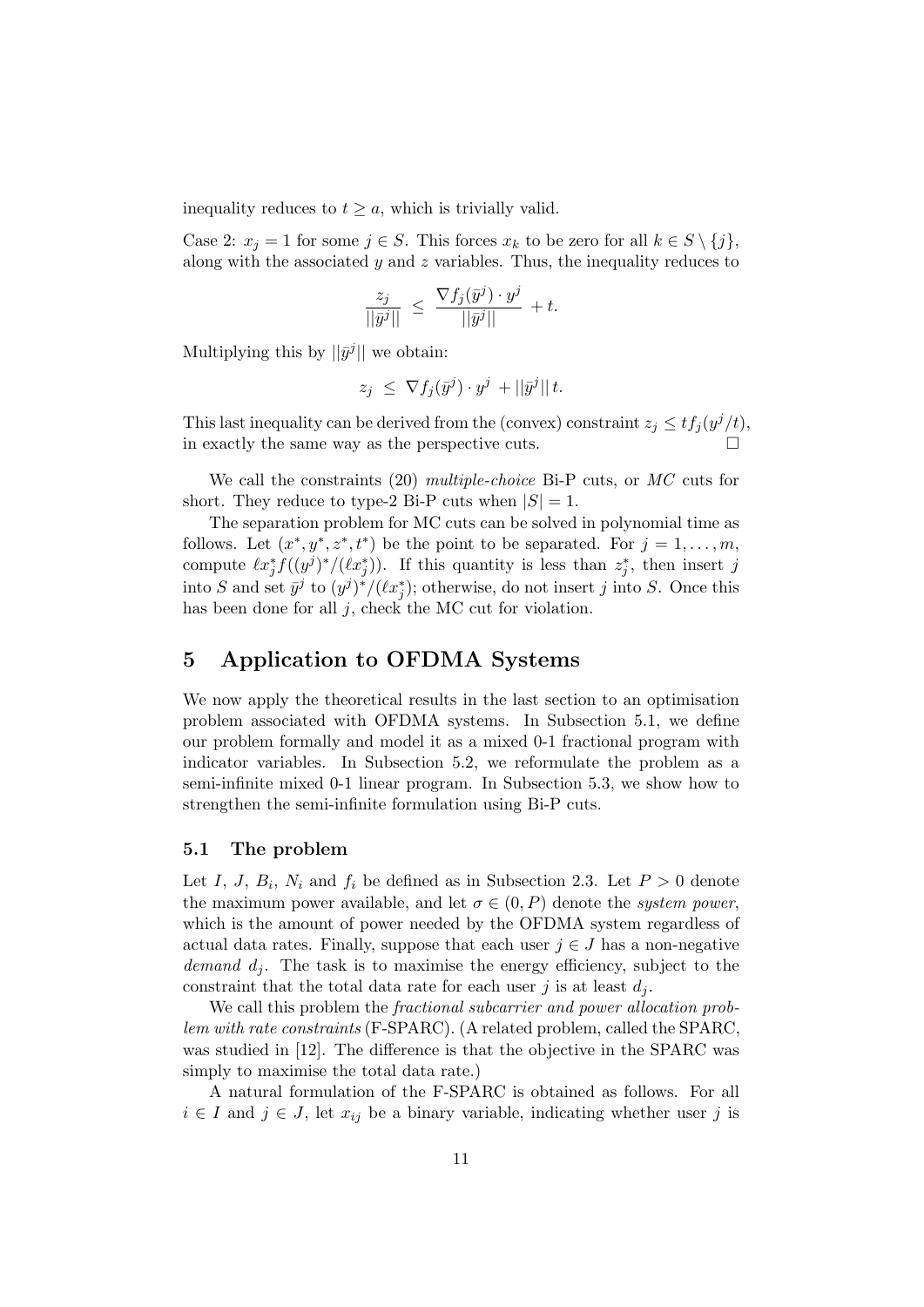assigned to subcarrier i. Also let  $p_{ij}$  be a non-negative continuous variable, which represents the amount of power supplied to subcarrier i (if  $x_{ij} = 1$ ), or zero otherwise. We then have:

$$
\max \qquad \frac{\sum_{i \in I} \sum_{j \in J} f_i(p_{ij})}{\sigma + \sum_{i \in I} \sum_{j \in J} p_{ij}} \tag{21}
$$

$$
\text{s.t.} \quad \sum_{i \in I} \sum_{j \in J} p_{ij} \le P - \sigma \tag{22}
$$

$$
\sum_{j \in J} x_{ij} \le 1 \qquad (\forall i \in I) \tag{23}
$$

$$
\sum_{i \in I} f_i(p_{ij}) \ge d_j \qquad (\forall j \in J)
$$
\n(24)

$$
p_{ij} \le Px_{ij} \qquad (\forall i \in I, j \in J) \tag{25}
$$

$$
p_{ij} \in \mathbb{R}_+ \qquad (\forall i \in I, j \in J) \tag{26}
$$

$$
x_{ij} \in \{0, 1\} \qquad (\forall i \in I, j \in J). \tag{27}
$$

The objective function (21) represents the total data rate divided by the total power used (including system power). The constraint (22) ensures that the total power used does not exceed the amount available. Constraints (23) ensure that each subcarrier is assigned to at most one user. Constraints  $(24)$  ensure that the user demands are met. Constraints  $(25)-(27)$  are selfexplanatory.

The problem  $(21)$ – $(27)$  is a mixed 0-1 fractional program. The x variables are clearly indicator variables, since setting any x variable to zero forces the corresponding  $p$  variable to zero. Moreover, the constraints  $(23)$  are clearly multiple-choice constraints.

From now on, we let  $D = \sum_{j \in J} d_j$  denote the total user demand. Note that an upper bound for the F-SPARC can be computed by solving the following (continuous) fractional program:

$$
\max\left\{\frac{\sum_{i\in I}f_i(p_i)}{\sigma+\sum_{i\in I}p_i}: \sum_{i\in I}p_i\leq P-\sigma, \sum_{i\in I}f_i(p_i)\geq D, p\in\mathbb{R}_+^{|I|}\right\}.
$$

This fractional program can be converted into a convex program using the transformation mentioned in Subsection 2.1. We denote the corresponding upper bound by U.

#### 5.2 Reformulation

We now reformulate the problem to make it easier to solve. This is done in three steps.

The first step is to convert the fractional objective function into a concave function. To do this, we use the transformation mentioned in Subsec- $\sum_{i\in I}\sum_{j\in J}p_{ij}$ , i.e., the reciprocal of the total power used. Also, for all i tion 2.1. Let t be a non-negative continuous variable, representing  $1/(\sigma +$ and j, let  $\tilde{p}_{ij}$  be a non-negative continuous variable, representing  $tp_{ij}$ . The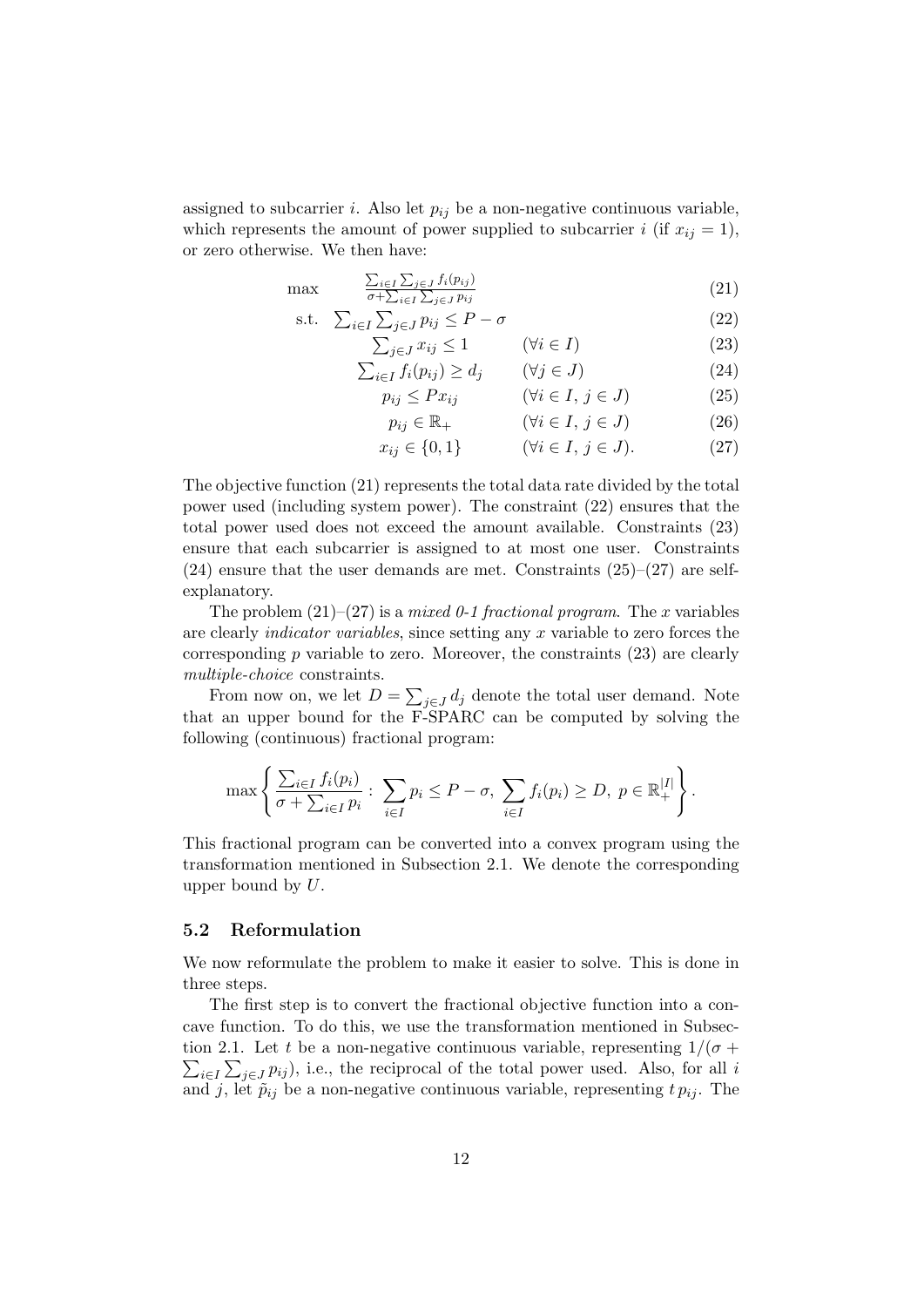problem is then equivalent to the following:

$$
\max \sum_{i \in I} \sum_{j \in J} t f_i(\tilde{p}_{ij}/t)
$$
\n
$$
\text{s.t.} \quad (23), (27)
$$
\n
$$
(28)
$$

$$
\sigma t + \sum_{i \in I} \sum_{j \in J} \tilde{p}_{ij} = 1 \tag{29}
$$

$$
1/P \le t \le 1/\sigma \tag{30}
$$

$$
\sum_{i \in I} f_i(\tilde{p}_{ij}/t) \ge d_j \qquad (\forall j \in J)
$$
\n(31)

$$
0 \leq \tilde{p}_{ij} \leq x_{ij} \qquad (\forall i \in I, j \in J). \tag{32}
$$

The objective function (28) is now concave, and all constraints are linear, apart from (31), which are convex.

The second step is the following. For  $i \in I$  and  $j \in J$ , define a new variable, say  $z_{ij}$ , representing the quantity  $tf_i(\tilde{p}_{ij}/t)$ . The problem then becomes:

$$
\max \sum_{i \in I} \sum_{j \in J} z_{ij}
$$
\n
$$
\text{s.t.} \quad (23), (27), (29), (30), (32)
$$
\n
$$
\sum_{i \in I} z_{ij} \ge d_j t \qquad (\forall j \in J)
$$
\n
$$
z_{ij} \le tf_i(\tilde{p}_{ij}/t) \qquad (\forall i \in I, j \in J)
$$
\n
$$
z_{ij} \in \mathbb{R}_+ \qquad (\forall i \in I, j \in J).
$$
\n
$$
(33)
$$

Now, all of the nonlinearity has been "concentrated" in the (convex) constraints (33).

Finally, we replace the constraints (33) with the following linear constraints:

$$
z_{ij} \le f'_i(\bar{p}) \, \tilde{p}_{ij} + (f_i(\bar{p}) - f'_i(\bar{p}) \, \bar{p}) \, t \qquad (\forall i \in I, j \in J, \, \bar{p} \in [0, P - \sigma]). \tag{34}
$$

These linear constraints can be derived in the same way as standard perspective cuts. Since they are infinite in number, we have formulated the F-SPARC as a semi-infinite mixed 0-1 linear program. It can be solved (to arbitrary fixed accuracy) with an LP-based branch-and-cut algorithm.

### 5.3 Bi-P cuts

We now use the results in Section 3 to strengthen our semi-infinite formulation of the F-SPARC.

We start by reducing the domain of  $t$ . Recall that  $D$  denotes the total user demand. We compute the following lower bound on the total amount of power used:

$$
P_{\min} = \sigma + \min \left\{ \sum_{i \in I} p_i : \sum_{i \in I} f_i(p_i) \ge D, \ p_i \ge 0 \ (i \in I) \right\}.
$$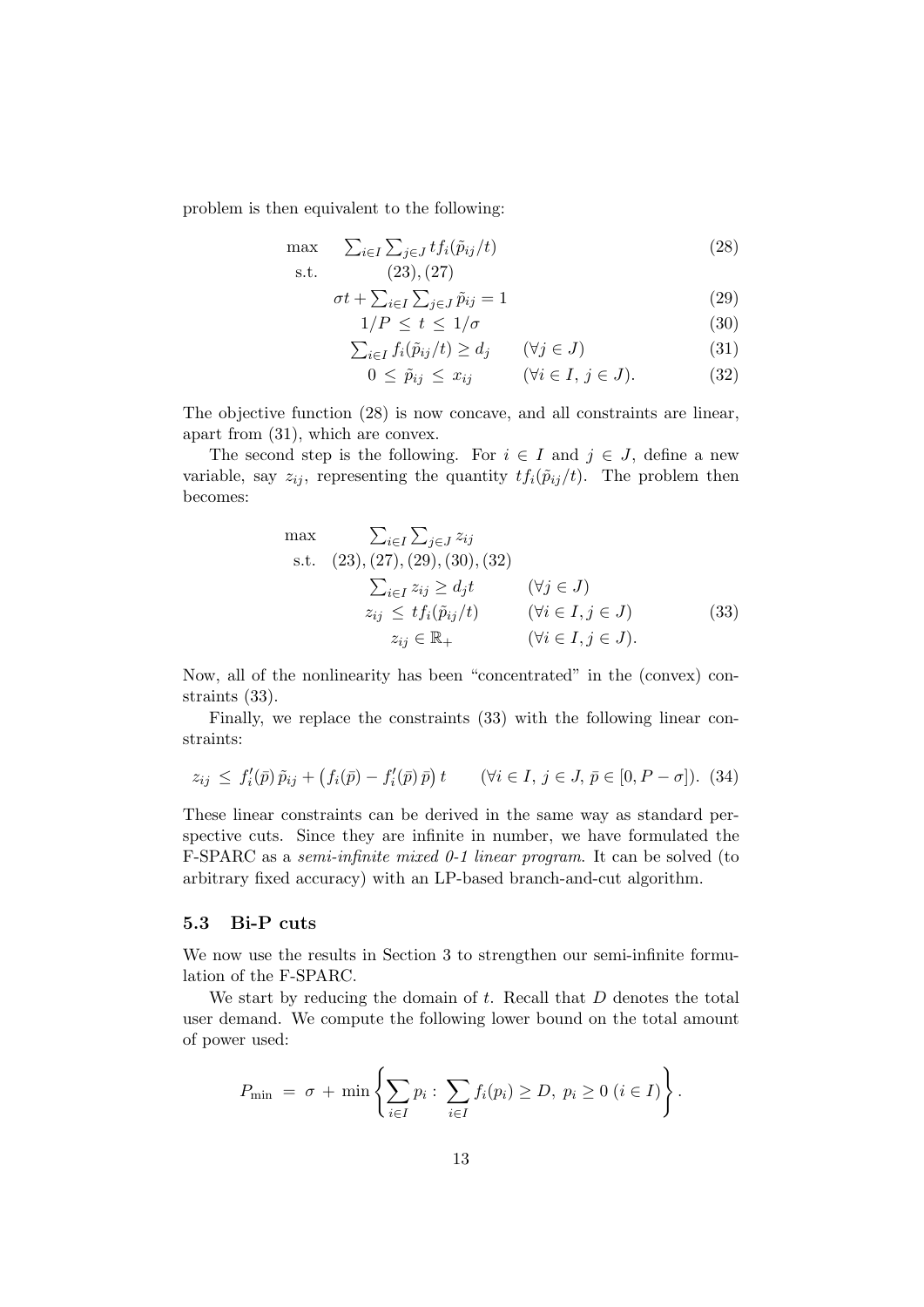The upper bound on t in (30) can then be reduced from  $1/\sigma$  to  $1/P_{\text{min}}$ .

Now, let  $i$  and  $j$  be fixed, and consider the constraints  $(27)$ ,  $(32)$  and (33). It is clear that all feasible triples  $(x_{ij}, \tilde{p}_{ij}, r_{ij})$  satisfy

$$
z_{ij} \leq t \, x_{ij} f_i \left( \frac{\tilde{p}_{ij}}{t x_{ij}} \right),
$$

where, as usual, the convention is that the function on the right-hand side takes the value zero when  $\tilde{p}_{ij} = tx_{ij} = 0$ . The function is clearly a tincreasing Bi-P function. The only tricky part is that the natural domain of  $\tilde{p}_{ij}$  is [0, 1], which is not equal to  $tx_{ij}$  C for some convex domain C. Despite this complication, we have the following result:

**Proposition 5** For all  $i \in I$ ,  $j \in J$  and  $\bar{p} \in [0, P - \sigma]$ , the following type-1 and type-2 Bi-P cuts are valid for the F-SPARC:

$$
z_{ij} \leq f'_i(\bar{p}) \tilde{p}_{ij} + \left(\frac{f_i(\bar{p}) - f'_i(\bar{p}) \bar{p}}{P_{\min}}\right) x_{ij} \tag{35}
$$

$$
z_{ij} \leq f'_i(\bar{p}) \tilde{p}_{ij} + (f_i(\bar{p}) - f'_i(\bar{p}) \bar{p}) \left( t - \frac{1 - x_{ij}}{P} \right). \tag{36}
$$

**Proof.** We already know that t must lie in the interval  $[1/P, 1/P_{min}]$ . Also,  $p_{ij} \leq P - \sigma$ , or, equivalently,  $\tilde{p}_{ij} \in t[0, P - \sigma]$ . In fact, given that  $\tilde{p}_{ij}$  must be zero when  $x_{ij}$  is zero, we can conclude that  $\tilde{p}_{ij} \in t \, x_{ij} \, [0, P - \sigma]$ . We can now generate Bi-P cuts as usual.

Note that the type-2 cuts (36) dominate (34).

Finally, since the constraints (23) are multiple-choice constraints, we can also generate MC cuts. In our preliminary experiments, we found that the most useful MC cuts were those with (a)  $S = J$  and (b)  $\bar{p}_{ij}$  equal to the same (positive) value for all  $j \in J$ . These cuts take the form:

$$
\sum_{j \in J} z_{ij} \le f'_i(\bar{p}) \sum_{j \in J} \tilde{p}_{ij} + \left(f_i(\bar{p}) - f'_i(\bar{p})\bar{p}\right)t \quad (i \in I, \, \bar{p} \in [0, P - \sigma]). \tag{37}
$$

We remark that the cuts  $(37)$  collectively enforce the following convex inequalities:

$$
\sum_{j \in J} z_{ij} \le t \, f_i \left( \frac{\sum_{j \in J} \tilde{p}_{ij}}{t} \right) \qquad (i \in I). \tag{38}
$$

From this it can be shown that the upper bound obtained by adding all of the cuts (37) to the continuous relaxation of the semi-infinite formulation is equal to U, the upper bound mentioned at the end of Subsection 5.1.

We remark that the separation problem for the cuts (37) can be solved simply by setting  $\bar{p}$  to the current value of  $\sum_{j\in J} \tilde{p}_{ij}$ , and checking the inequality (38) for violation. This can be done in  $O(|J|)$  time for a given i.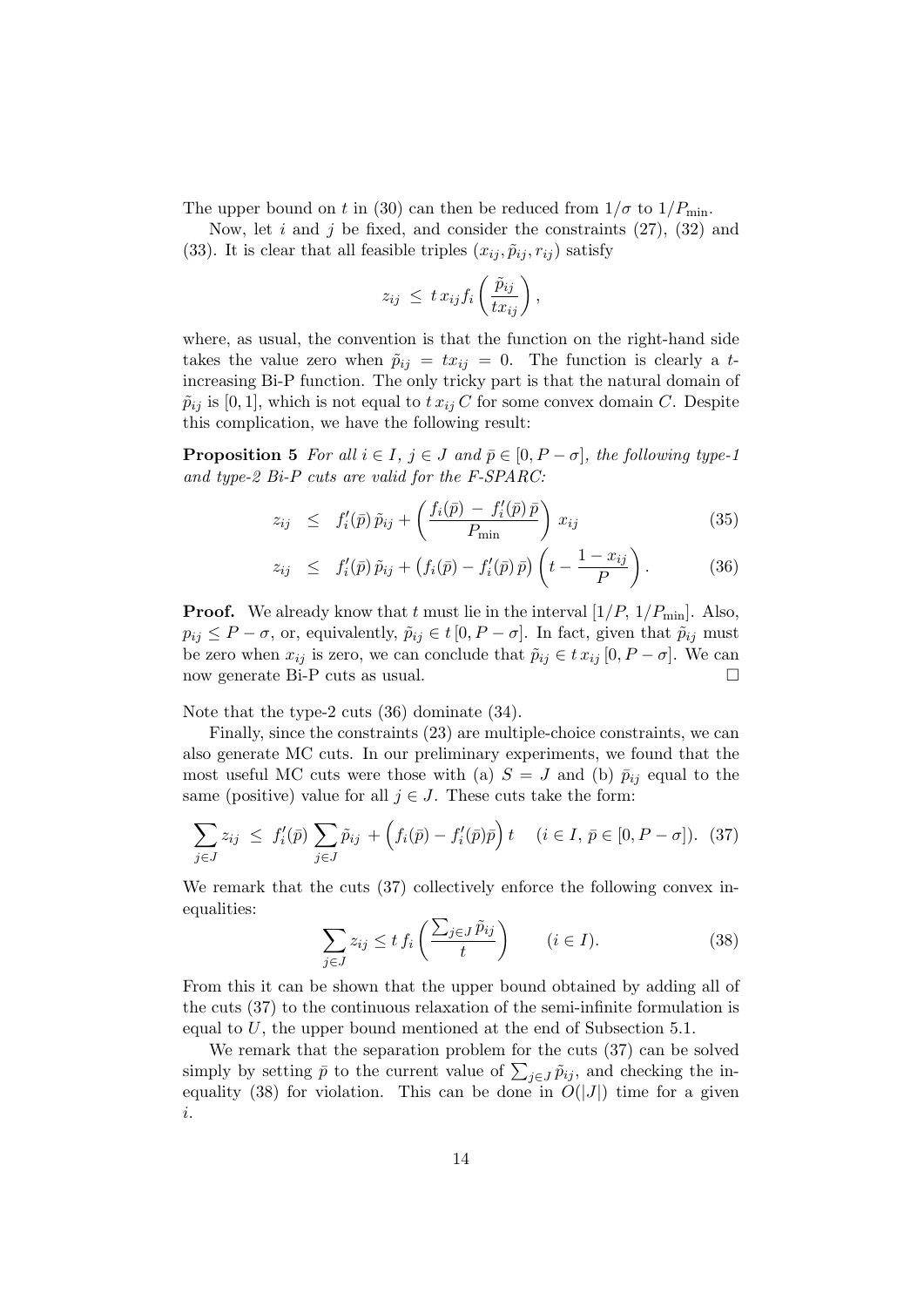### 6 Computational Experiments

In the previous section, we described three families of cutting planes for the F-SPARC: the type-1 cuts (35), the type-2 cuts (36), and the special MC cuts (37). In this section, we present some computational results to shed light on the relative usefulness of these different kinds of cuts.

#### 6.1 Test instances

To construct our test instances, we used the procedure described in [12], which is designed to produce instances typical of a small base station. In detail, the instances have  $|I| = 72$ ,  $|J| \in \{4, 6\}$ , and P set to 36 watts. The noise powers  $N_i$  are random numbers distributed uniformly in  $(10^{-6}, 10^{-5})$ , and the bandwidths  $B_i$  are all set to 1.25MHz. The user demands follow a lognormal distribution.

Let  $D$  be the total demand, as before, and let  $M$  be the maximum possible data rate of the system. As in [12], we call the quantity  $D/M$  the demand ratio (DR) of the given instance. The user demands are scaled so that the DR takes values in  $\{0.75, 0.8, 0.85, 0.9, 0.95\}$ . (The closer the DR is to 1, the harder the instance tends to be.) For each combination of  $|J|$ and DR, we constructed 10 random instances. This makes  $2 \times 5 \times 10 = 100$ instances in total. These instances have been made available at:

http://www.research.lancs.ac.uk/portal/en/datasets/search.html

under "OFDMA Optimisation".

### 6.2 Experimental setup

For each instance, we did the following. We began by computing the upper bound  $U$  mentioned at the end of Subsection 5.1, using MOSEK. We then ran the heuristic described in [13] to compute a lower bound. If the bounds differed by more than 0.1%, we ran an exact algorithm, similar to the one described in [12], until the difference between the lower and upper bounds dropped below 0.1%. We remark that this exact algorithm took a long time (sometimes several minutes) to converge for some of our test instances.

The next step was to solve, for each instance, the continuous relaxation of the formulation described in Subsection 5.2. To do this, we used a (fairly standard) LP-based cutting-plane algorithm, in which the inequalities (34) were added dynamically as cutting planes. In each major iteration, all inequalities violated by more than  $10^{-4}$  were added to the LP. A time limit of two minutes per instance was also imposed. (In most cases, tailing off occurred well before the time limit.)

The cutting-plane algorithm was coded in Julia v0.5 and run on a virtual machine cluster with 16 CPUs (ranging from Sandy Bridge to Haswell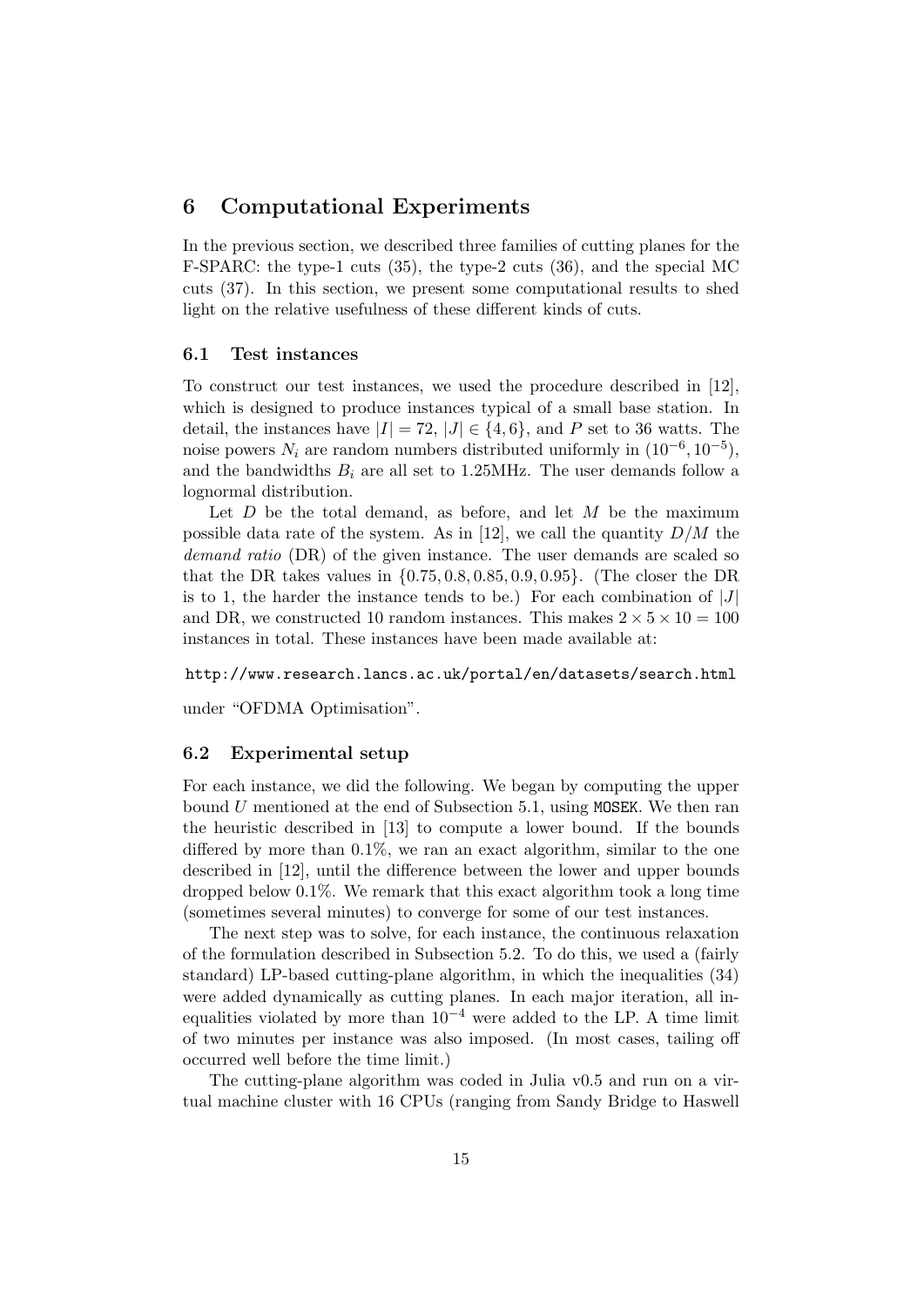|        |      | Demand Ratio |      |      |      |  |  |  |
|--------|------|--------------|------|------|------|--|--|--|
| Cuts   | 0.75 | 0.80         | 0.85 | 0.90 | 0.95 |  |  |  |
| Ø      | 165  | 165          | 168  | 172  | 175  |  |  |  |
| Т1     | 0.00 | 0.00         | 0.09 | 0.03 | 0.02 |  |  |  |
| T2     | 0.01 | 0.01         | 0.03 | 0.01 | 0.03 |  |  |  |
| МC     | 2.19 | 1.39         | 1.06 | 0.25 | 0.06 |  |  |  |
| T1, T2 | 0.00 | 0.00         | 0.03 | 0.01 | 0.01 |  |  |  |
| A11    | 0.00 | 0.00         | 0.02 | 0.01 | 0.01 |  |  |  |

Table 1: Average percentage gaps when  $|J| = 4$ 

architectures) and 16GB of RAM, under Ubuntu 16.04.1 LTS. The program used the LP solver from the CPLEX 12.6.3 Callable Library (with default settings). More specifically, we used primal simplex to solve the initial relaxation and dual simplex to re-optimise after adding cuts.

Finally, we ran the cutting-plane algorithm again for each instance, switching on and off various combinations of the cuts  $(35)$ – $(37)$ . The purpose of this was to enable us to identify the cuts that tend to be most useful in practice.

#### 6.3 Results

We present results for six versions of the cutting-plane algorithm:

- "∅": Constraints (34) alone, without any Bi-P cuts.
- "T1": Constraints  $(34)$  plus type-1 Bi-P cuts  $(35)$ .
- "T2": Type-2 Bi-P cuts  $(36)$  alone.
- 'MC": Constraints (34) plus MC cuts (37).
- "T1+T2": Type-1 cuts  $(35)$  and type-2 cuts  $(36)$ .
- "All": Type-1 cuts  $(35)$ , type-2 cuts  $(36)$  and MC cuts  $(37)$ .

Tables 1 and 2 show, for each set of 10 instances and each combination of cutting planes, the average gap between the upper bound from the cuttingplane algorithm and the lower bound from the exact algorithm, expressed as a percentage of the lower bound.

From the tables, we see that the unstrengthened cuts (34) lead to extremely poor upper bounds in all cases. Moreover, the gaps for  $|J| = 4$  are much worse than the gaps for  $|J| = 6$ . Type-1, type-2 and MC cuts all close the gap considerably, but type-1 and type-2 cuts appear to be more effective than MC cuts. Using type-1 and type-2 cuts in combination is particularly effective. In fact, the benefit gained by including MC cuts as well is rather small.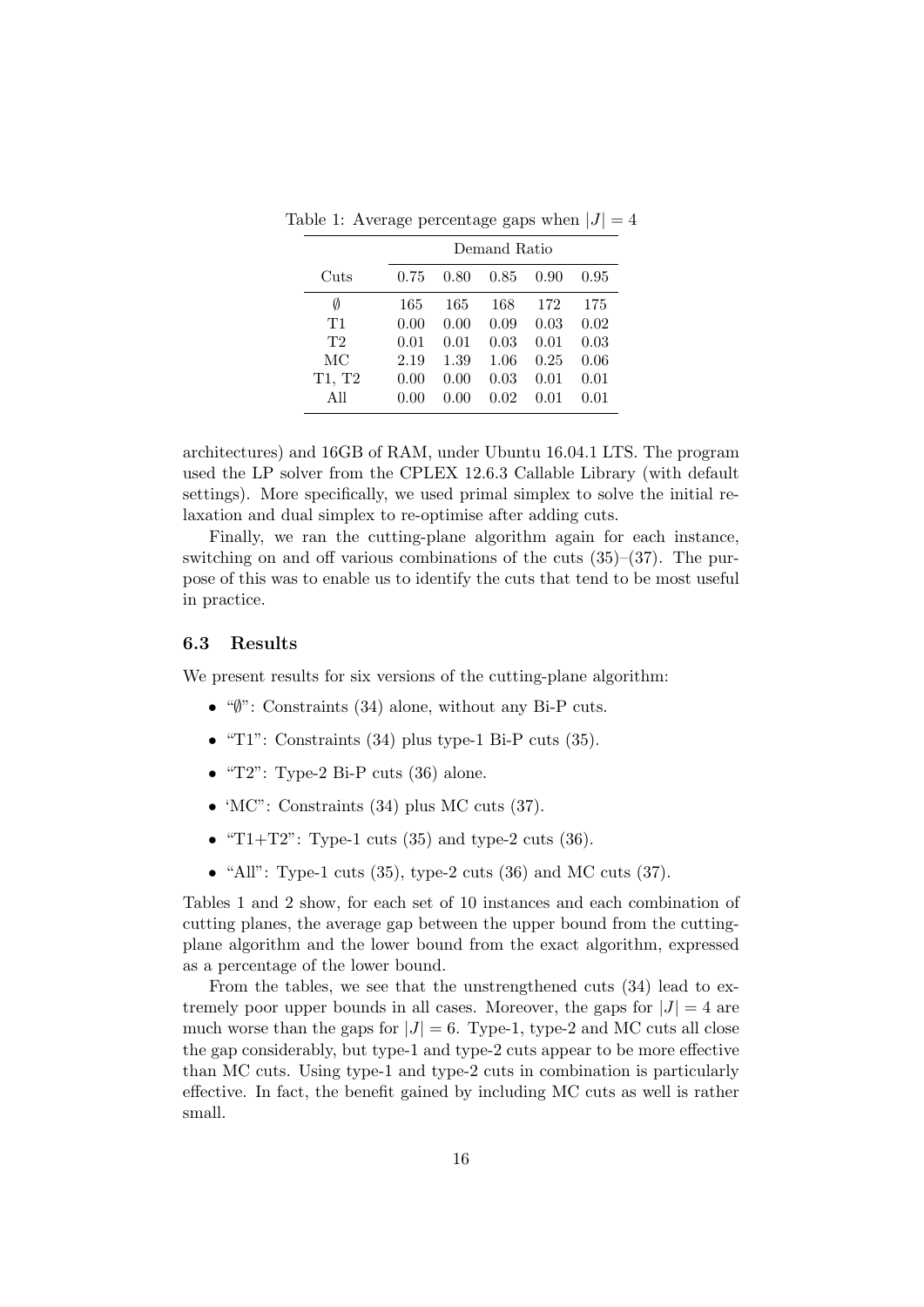|        |      | Demand Ratio |      |      |      |  |  |  |
|--------|------|--------------|------|------|------|--|--|--|
| Cuts   | 0.75 | 0.80         | 0.85 | 0.90 | 0.95 |  |  |  |
| Ø      | 275  | 276          | 279  | 286  | 291  |  |  |  |
| T1     | 0.08 | 0.08         | 0.14 | 0.15 | 0.05 |  |  |  |
| T2     | 0.01 | 0.01         | 0.04 | 1.64 | 0.81 |  |  |  |
| МC     | 2.30 | 2.41         | 1.63 | 0.33 | 0.15 |  |  |  |
| T1, T2 | 0.01 | 0.01         | 0.04 | 0.15 | 0.03 |  |  |  |
| A11    | 0.01 | 0.01         | 0.04 | 0.14 | 0.03 |  |  |  |

Table 2: Average percentage gaps when  $|J| = 6$ 

### 7 Concluding Remarks

Perspective reformulations and cuts are an invaluable tool for both fractional programming and MINLP with indicator variables. We have shown that, when one is dealing with a mixed-integer fractional program with indicator variables, one needs to use "bi-perspective" reformulations and cuts in order to obtain bounds that are useful within an exact solution algorithm. We believe that extensions of perspective reformulations and cuts to other classes of problems would be a valuable topic for future research.

As for our specific application, to optimisation in OFDMA systems, we plan to look next at stochastic dynamic variants of the problem, in which users arrive and depart at random over time.

Acknowledgement: We are grateful to an anonymous referee whose careful reading and detailed suggestions enabled us to improve the paper substantially.

## References

- [1] P. Bonami, A. Lodi, A. Tramontani & S. Wiese (2015) On mathematical programming with indicator constraints. Math. Program., 115, 191–223.
- [2] S. Ceria & J. Soares (1999) Convex programming for disjunctive convex optimization. Math. Program., 86, 595–614.
- [3] A. Charnes & W. Cooper (1962) Programming with linear fractional functionals. Nav. Res. Log. Quart., 9, 181–186.
- [4] P.L. Combettes (2018) Perspective functions: properties, constructions, and examples. Set-Valued Var. Anal., 26, 247–264.
- [5] K. Fazel & S. Kaiser (2008) Multi-Carrier and Spread Spectrum Systems (2nd edn.). Chichester: Wiley.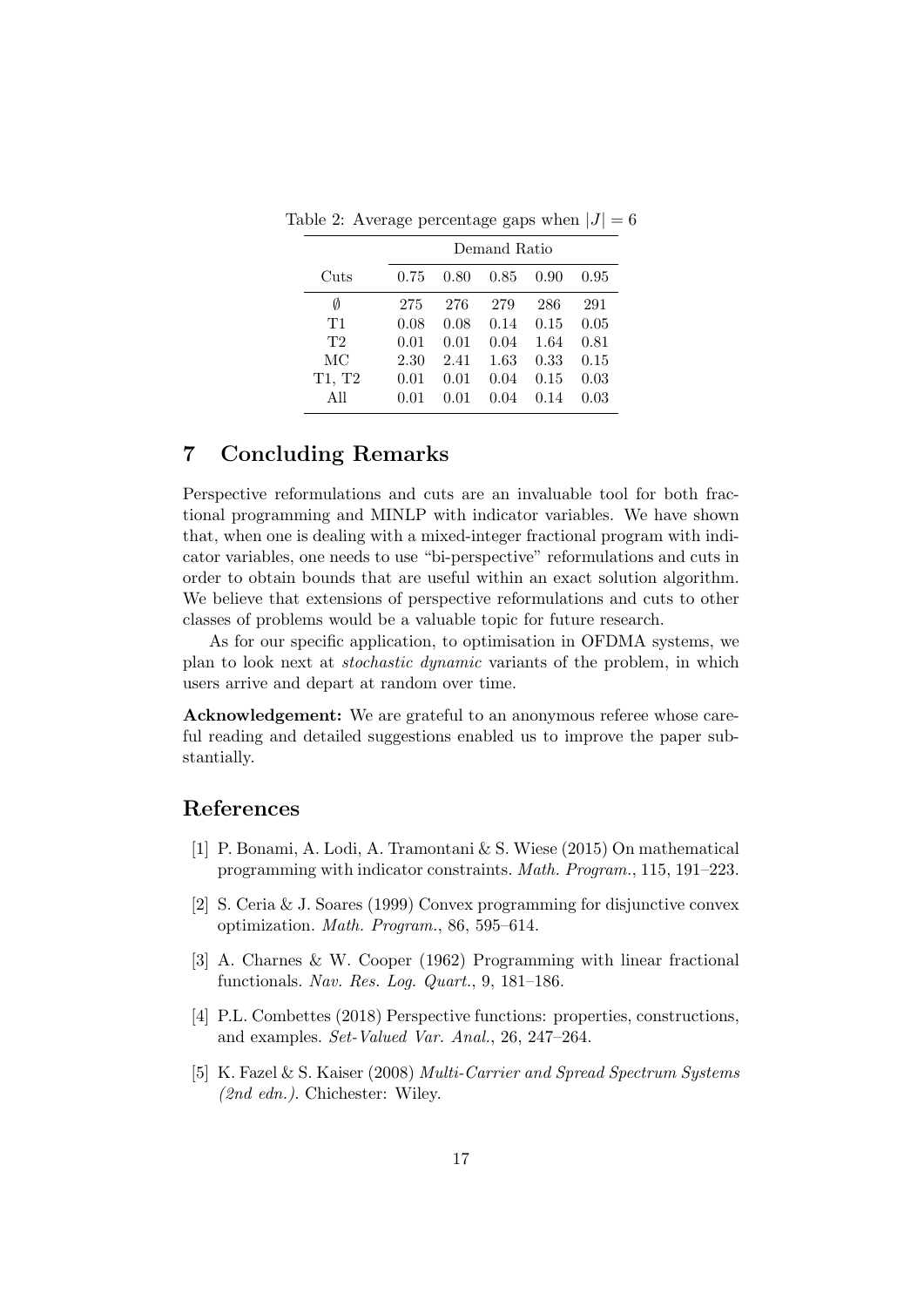- [6] A. Frangioni & C. Gentile (2006) Perspective cuts for a class of convex 0-1 mixed-integer programs. Math. Program., 106, 225–236.
- [7] O. Günlük & J. Linderoth (2011) Perspective reformulation and applications. In: J. Lee & S. Leyffer (eds.) Mixed Integer Nonlinear Programming, pp. 61–89. Berlin: Springer.
- [8] S. Haykin (1994) Communication Systems. New York: Wiley.
- [9] J.-B. Hiriart-Urruty & C. Lémaréchal (1993) Convex Analysis and Minimization Algorithms. New York: Springer US.
- [10] J.E. Kelley, Jr. (1960) The cutting-plane method for solving convex programs. SIAM J., 8, 703–712.
- [11] K. Kim, Y. Han & S.L. Kim (2005) Joint subcarrier and power allocation in uplink OFDMA systems. IEEE Commun. Lett., 9, 526–528.
- [12] A.N. Letchford, Q. Ni & Z. Zhong (2017) An exact algorithm for a resource allocation problem in mobile wireless communications. Comput. Optim. Appl., 68, 193–208.
- [13] A.N. Letchford, Q. Ni & Z. Zhong (2018) A heuristic for maximising energy efficiency in OFDMA systems. In J. Lee, G. Rinaldi & A.R. Mahjoub (eds.) Combinatorial Optimization: 5th International Symposium, pp. 303-312. Berlin: Springer.
- [14] Y.F. Liu & Y.H. Dai (2014) On the complexity of joint subcarrier and power allocation for multi-user OFDMA systems. IEEE Trans. Signal Process., 62, 583–596.
- [15] Z.Q. Luo & S. Zhang (2008) Dynamic spectrum management: complexity and duality. IEEE J. Sel. Topics Signal Process., 2, 57–73.
- [16] M. Resende & P. Pardalos (eds.) (2007) Handbook of Optimization in Telecommunications. New York: Springer US.
- [17] R.T. Rockafellar (1970) Convex Analysis. Princeton: Princeton University Press.
- [18] H.S. Ryoo & N.V. Sahinidis (1996) A branch-and-reduce approach to global optimization. J. Glob. Optim., 8, 107–138.
- [19] S. Schaible (1983) Fractional programming. Zeitschrift für Oper. Res., 27, 39–54.
- [20] K. Seong, M. Mohseni & J. Cioffi (2006) Optimal resource allocation for OFDMA downlink systems. In Proc. 2006 IEEE Inter. Symp. Inform. Th., pp. 1394–1398.